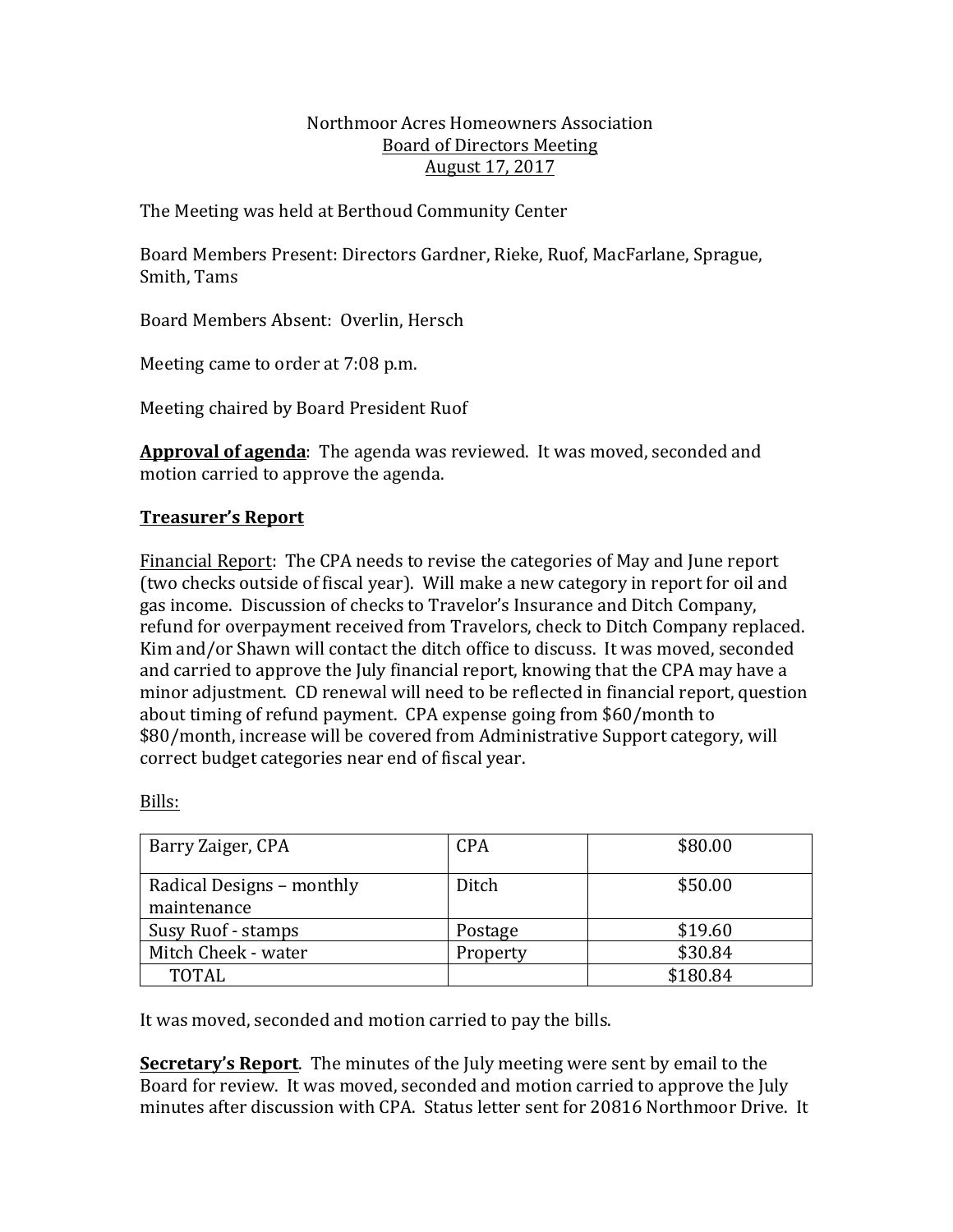was moved, seconded and motion carried to approve an addition related to ARC to the regular status or realtor letter (see addendum for content).

Safe Deposit Box Inventory. President Ruof and Director Hersch completed an inventory of the safe deposit box. The inventory was emailed to Board members in July but several did not get it. It will be resent.

# **President/Vice President's Report**

Letter of Authority. Drafted a letter of authority authorizing Directors Gardner and Rieke to review records at ditch/water offices, as requested by Board. One correction was made, letter will be mailed.

Letters/invoices. Mailed letters approved at July meeting, requested a homeowner invoice from CPA, drafted invoice for rental of Ish water and authorization for ditch company to release water to renter.

Computer and Documents from Prior Webmaster. President Ruof will connect with Jim Russo, the prior bookkeeper to retrieve the computer and documents.

## **Old Business**

20064 Cactus Drive. Invoice sent. 20503 Cactus Drive. Closed. Need training in mail system and reverse 911. Summer newsletter emailed and hard copies mailed.

## **New Business**:

20204 Cactus Drive: Homeowner requested trash service be restarted. Board contacted trash company, the trash is now being picked up. Email was sent to homeowner to reaffirm same.

Covenant issues:

20336 Northmoor Drive. Work continuing, not yet completed. Tabled. 20487 Northmoor Drive. Tabled. 20287 Northmoor Drive. Tabled. 20286 Northmoor Drive. Tabled.

Executive Session. The Board went into Executive Session to discuss attorney advice. After executive seesion, the Board resumed the normal Board session.

It was moved, seconded and motion carried to start the paperwork to file a garnishment for 20204 Cactus.

Newsletter: Suggestion of posting the trash guidelines again in the next newsletter.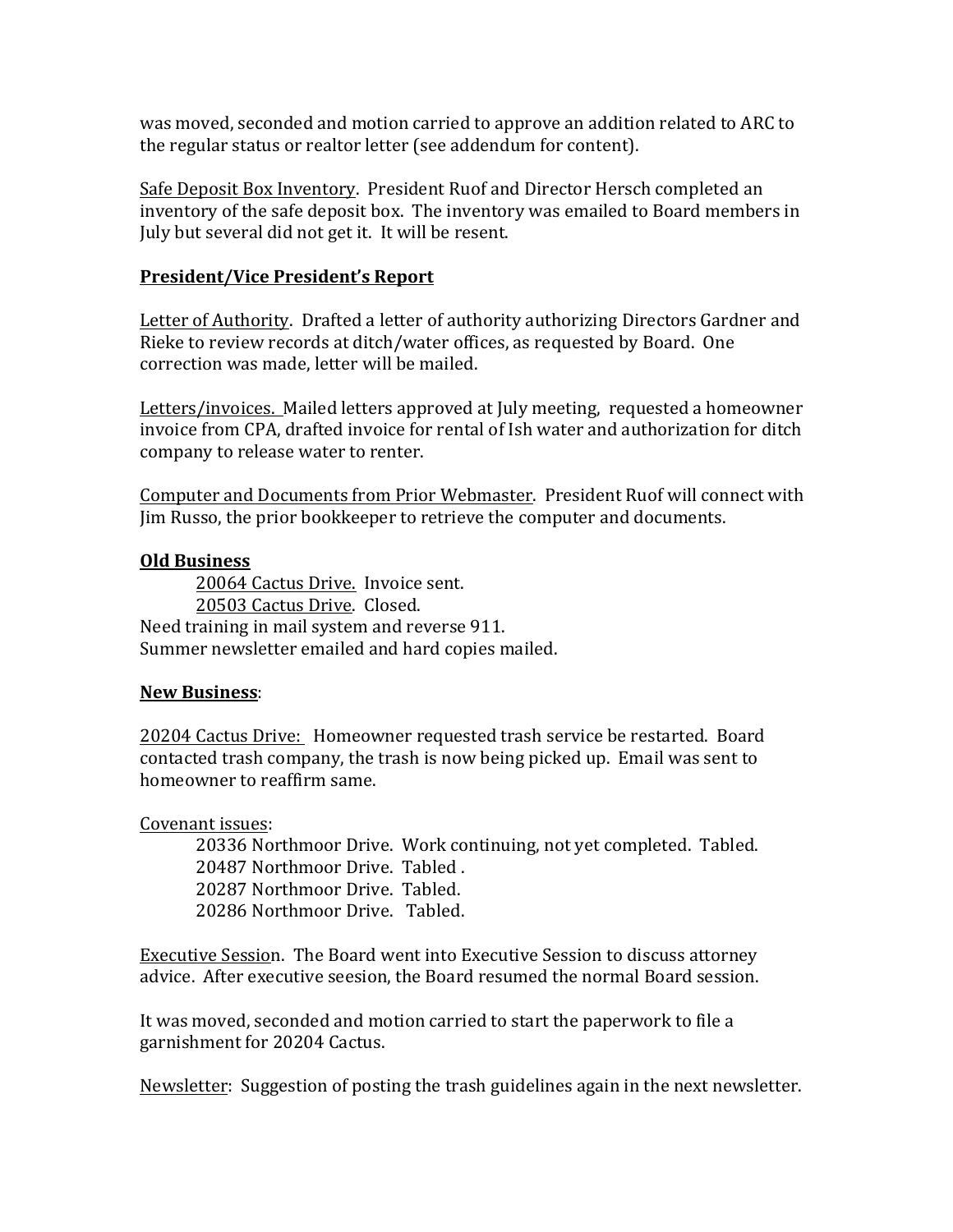## **Committee Reports:**

Neighboor Committee. - Director Tams volunteered to chair the picnic. Other Board members will assist, another homeowner also volunteered to help with neighborhood committee, need to check with Terry Showwalter who has done the cooking in the past.

Architectural Control: The Board reviewed the ACC report for July and voted to accept it.

Governing Document Committee. The Committee continues to meet. Director Smith volunteered to help look over our insurance policies. There is a new insurance requirement suggested by the attorney, it may already be in our D&O policy but need to review. President Ruof will send electronic copies of our current insurance to Director Smith and Board for review.

## Property Maintenance:

Ish water rental. Podtburg requested to rent water, invoice sent/payment received, water company was authorized to run water for him. Discussion of weeds in pond that may need to be cut down. Discussion of running some water into our pond if available later in the year.

Discussion of easements in the subdivision: There is an easement along WCR 11, it may be 30 feet.

Tree Trimming. Director Gardner has received several bids, one more bid coming, to trim in the picnic area/greenbelt, mainly the high branches. It was moved, seconded and motion carried to approve authorizing up to \$2000 for Director Gardner to contract with the best/low bid to trim the trees and schedule a day to have the work done.

Discussion of additions to greenbelt signs. Will refer to Governing Documents Committee for attorney advice, including wording, if additions are recommended. 

Additional property issues. Will wait until spring to do any replanting of trees, discussion of new paths in greenbelt, goat head spraying not needed now, discussion of moving of branches/grass near picnic area, moving dirt from ditch cleanup. 

# New Members report.

20957 Northmoor Drive. For sale. 20336 Northmoor Drive. For sale. 20816 Northmoor Drive, new owner. Still need to get email and contact info.